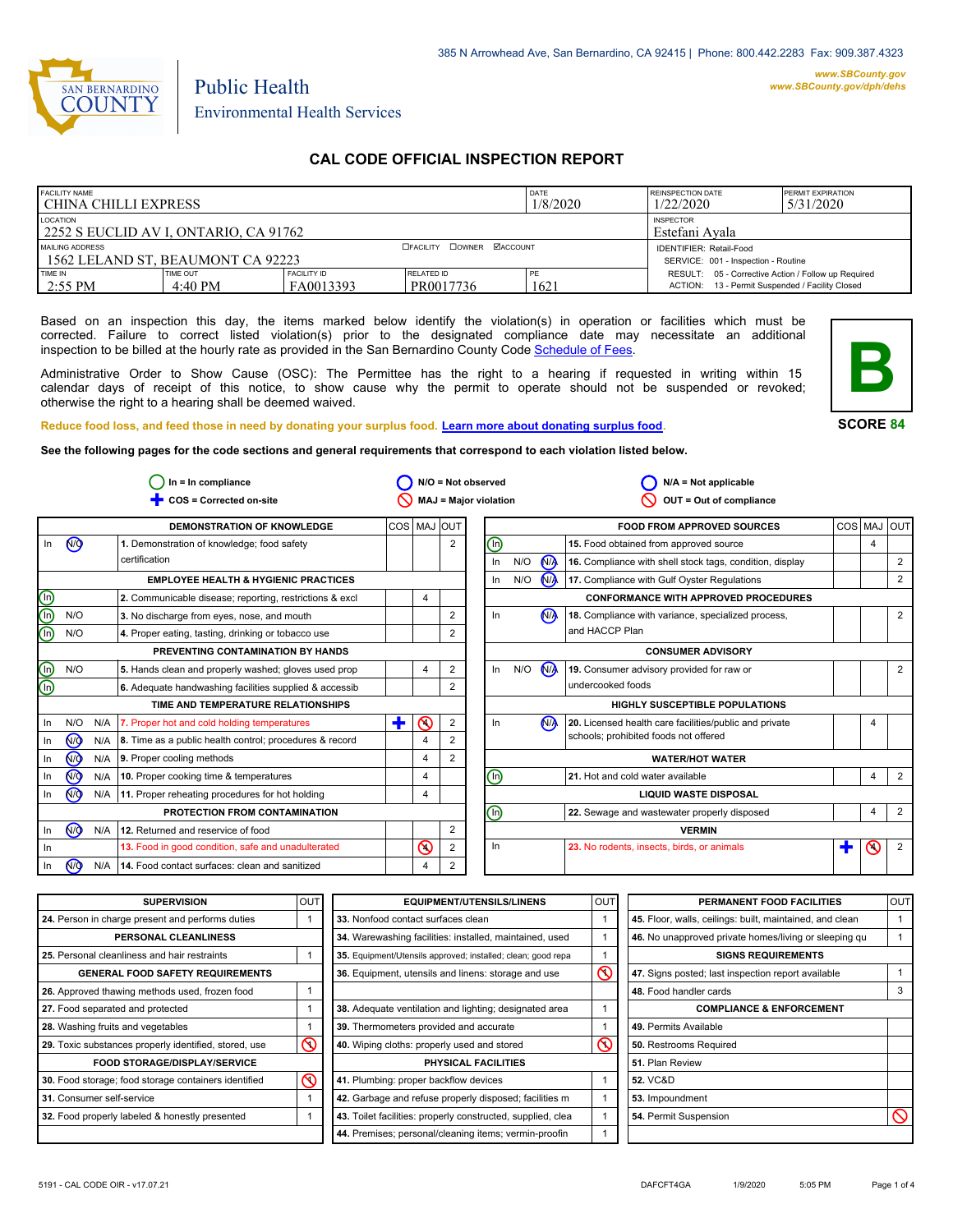

Public Health

## **CAL CODE OFFICIAL INSPECTION REPORT**

| <b>FACILITY NAME</b><br>CHINA CHILLI<br><b>JEXPRESS</b>          | DATE<br>1/8/2020                   |
|------------------------------------------------------------------|------------------------------------|
| <b>LOCATION</b><br>2252 S EUCLID AV I.<br>CA 91762<br>, ONTARIO, | <b>INSPECTOR</b><br>Estefani Avala |

## **54. PERMIT SUSPENSION**

| <b>POINTS</b> | Compliance date not specified                 |
|---------------|-----------------------------------------------|
|               | Not In Compliance                             |
|               | Violation Reference - HSC -<br>114409, 114405 |

**Inspector Comments:** You are hereby notified that your health permit is temporarily suspended due to an imminent health hazard.

- Vermin Infestation

Properly clean and sanitize all the affected areas prior to contacting EHS for a reopening inspection.

A "Notice of Closure" sign was posted at the entrance of the facility.

**Violation Description:** If an imminent health hazard is found, an enforcement officer may temporarily suspend the permit and order the food facility immediately closed. (114409, 114405)

## **7. PROPER HOT AND COLD HOLDING TEMPERATURES** ê**! MAJOR** ê**! Compliance date not specified**

**Complied on 1/8/2020 Violation Reference - HSC - 113996, 113998, 114037 POINTS 4**

**Inspector Comments:** Observed cooked noodles sitting at room temperature in the kitchen area, no time or temperature control observed.

Ensure all potentially hazardous foods are kept at 135 or above or 41 F or below.

**Violation Description:** Potentially hazardous foods shall be held at or below 41F or at or above 135F. (113996, 113998, 114037, 114343(a))

**More Information: [http://www.sbcounty.gov/uploads/dph/dehs/Depts/EnvironmentalHealth/FormsPublications/Food\\_Danger\\_Zone.pdf](http://www.sbcounty.gov/uploads/dph/dehs/Depts/EnvironmentalHealth/FormsPublications/Food_Danger_Zone.pdf)**

#### **13. FOOD IN GOOD CONDITION, SAFE AND UNADULTERATED** ê**! MAJOR** ê**! Compliance date not specified Inspector Comments:** Observed a fresh rodent dropping underneath a mesh bag of onions.

**Not In Compliance Violation Reference - HSC - 113967, 113976, POINTS 4** Ensure all food is stored safe in good condition. Note: Person in charge was advised to discard contaminated onions.

**Violation Description:** All food shall be manufactured, produces, prepared, compounded, packed, transported, kept for sale, and served so as to be pure and free from adulteration and spoilage. Any food is adulterated if it bears or contains any poisonous or deleterious substance that may render it impure or injurious to health. (113967, 113976, 113980, 113988, 113990, 114035, 114254(c), 114254.3)

**More Information: <http://www.sbcounty.gov/uploads/dph/dehs/Depts/EnvironmentalHealth/FormsPublications/TransFatFlyer22012.pdf>**

|               | 23. NO RODENTS, INSECTS, BIRDS, OR ANIMALS                                                                        |                                                                                                                                                                                                                            | <b>MAJOR <math>\triangle</math></b> |  |
|---------------|-------------------------------------------------------------------------------------------------------------------|----------------------------------------------------------------------------------------------------------------------------------------------------------------------------------------------------------------------------|-------------------------------------|--|
| <b>POINTS</b> | Compliance date not specified<br>Complied on 1/8/2020<br>Violation Reference - HSC -<br>114259.1, 114259.4, 11425 | Inspector Comments: Observed approximately ~80 fresh rodent droppings in the kitchen areas mainly near<br>the soda syrup and on top of the soda machine hoses.<br>Observed one rodent dropping below a mesh bag of onions. |                                     |  |
|               |                                                                                                                   | Facility must be clear of vermin and vermin evidence at all times.                                                                                                                                                         |                                     |  |

ONE WEEK REINSPECTION REQUIRED TO VERIFY COMPLIANCE.

REINSPECTION DATE: 1/15/20

Note: Person in charge provided exterminator report where the facility was serviced for only roaches on 12/17/19. Highly recommended to service facility for roaches and rodents.

**Violation Description:** Food facility shall be kept free of vermin: rodents (rats, mice), cockroaches, flies. (114259.1, 114259.4, 114259.5) Live animals are not allowed in a food facility unless, food employees with service animals may handle or care for their service animal if they wash their hands as required or persons who are licensed pursuant to Chapter 11.5 of Division 3 of the Business and Professions Code. (114259.4, 114259.5)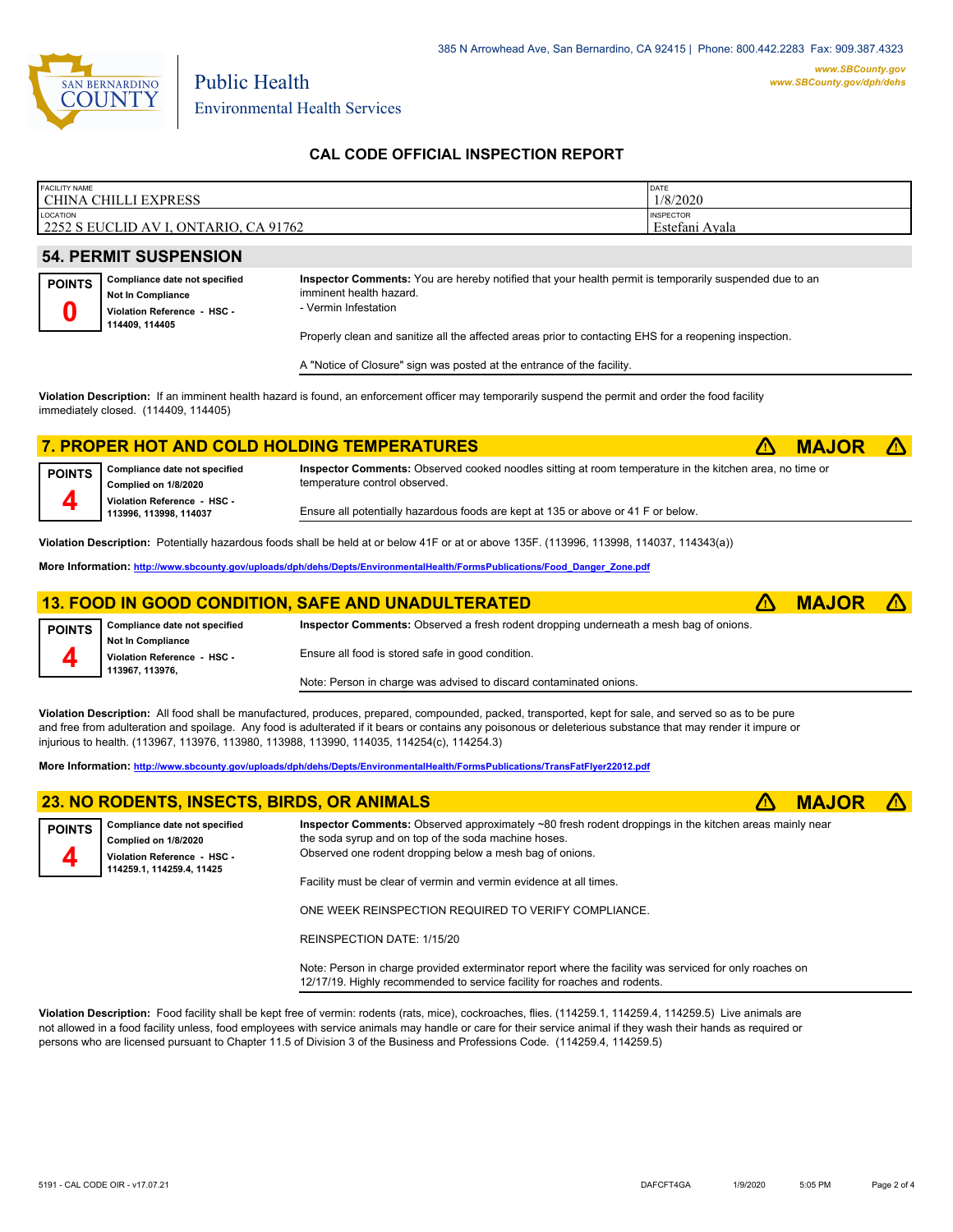

Public Health

## **CAL CODE OFFICIAL INSPECTION REPORT**

| <b>FACILITY NAME</b><br><b>CHILLI EXPRESS</b><br>CHINA C                | <b>DATE</b><br>1/8/2020            |
|-------------------------------------------------------------------------|------------------------------------|
| LOCATION<br>2252 S EUCLID AV I.<br>91762<br>, ONTARIO,<br>$\sim$ $\sim$ | <b>INSPECTOR</b><br>Estefani Avala |

## **29. TOXIC SUBSTANCES PROPERLY IDENTIFIED, STORED, USED**

| $\Gamma$ POINTS $\vert$ Compliance date not specified | Inspector  |
|-------------------------------------------------------|------------|
| Not In Compliance                                     |            |
| Violation Reference - HSC -<br>114254, 114254.1       | Ensure all |
|                                                       |            |

**Comments:** Observed an unlabeled spray bottle of cleaner next to the hand wash sink. chemical spray bottles are properly labeled to prevent contamination.

**Inspector Comments:** Observed several food containers in the cold holding unit to not be covered.

**Violation Description:** All poisonous substances, detergents, bleaches, and cleaning compounds shall be stored separate from food, utensils, packing material and food-contact surfaces. (114254, 114254.1, 114254.2) An insecticide, rodenticide, or other pesticide must be used in accordance with the manufacturer's instructions.

## **30. FOOD STORAGE; FOOD STORAGE CONTAINERS IDENTIFIED**

**Compliance date not specified Not In Compliance Violation Reference - HSC - 114047, 114049, 114051 POINTS 1**

Ensure all food is stored protected to prevent contamination.

**Violation Description:** Food shall be stored in approved containers and labeled as to contents. Food shall be stored at least 6" above the floor on approved shelving in an approved location to prevent possible contamination. (114047, 114049, 114051, 114053, 114055, 114067(h), 14069 (b))

## **36. EQUIPMENT, UTENSILS AND LINENS: STORAGE AND USE**

**Compliance date not specified Not In Compliance Violation Reference - HSC - 114074, 114081, 114119 POINTS 1**

**Inspector Comments:** Observed a utensil container with clean utensils covered in back ashes.

Ensure all utensils are stored clean and in a sanitary manner.

**Violation Description:** All clean and soiled linen shall be properly stored; non-food items shall be stored and displayed separate from food and food-contact surfaces. (114185.3 - 114185.4)Utensils and equipment shall be handled and stored so as to be protected from contamination. (114074 - 114075, 114081, 114119, 114121, 114161, 114178, 114179, 114083, 114185, 114185.2, 114185.5) Pressurized cylinders must be securely fastened to a rigid structure. (114172)

## **40. WIPING CLOTHS: PROPERLY USED AND STORED**

| <b>POINTS</b> | Compliance date not specified                  | Inspector Comments: Measured sanitizer bucket in the front service counter to have less than 100 ppm of |
|---------------|------------------------------------------------|---------------------------------------------------------------------------------------------------------|
|               | <b>Not In Compliance</b>                       | chlorine.                                                                                               |
|               | Violation Reference - HSC -<br>114135.114185.1 | Ensure sanitizer measures at least 100 ppm when using chlorine.                                         |
|               |                                                |                                                                                                         |

**Violation Description:** Wiping cloths used to wipe service counters, scales or other surfaces that may come into contact with food shall be used only once unless kept in clean water with sanitizer. (114135, 114185.1, 114185.3 (d-e)) Sponges shall not be used in contact with cleaned and sanitized or in-use food contact surfaces. (114135)

### **IMPORTANT: Risk Based Inspection Frequency**

Food facilities that pose a higher risk level for causing foodborne illness will be subject to an additional inspection, to be billed at the hourly rate as provided in the San Bernardino County Code S[chedule of Fees. Facilitie](http://www.amlegal.com/nxt/gateway.dll/California/sanbernardinocounty_ca/title1governmentandadministration/division6countyfees/chapter2scheduleoffees?f=templates$fn=default.htm$3.0$vid=amlegal:sanbernardinocounty_ca$anc=JD_16.0213B)s that received one or more of the following will be elevated to a high risk tier:

- A score letter of "C" or lower on one of the last two graded inspections,
- A score letter of "B" on two of the last three graded inspections,
- Repeated "four (4) point violation Risk Factor" (critical violation codes 1-23) on the last two inspections, or
- Four (4) or more critical violations (codes 1-23) noted during an inspection, or
- A permit suspension (closure) on your last graded inspection.

#### **Overall Inspection Comments**